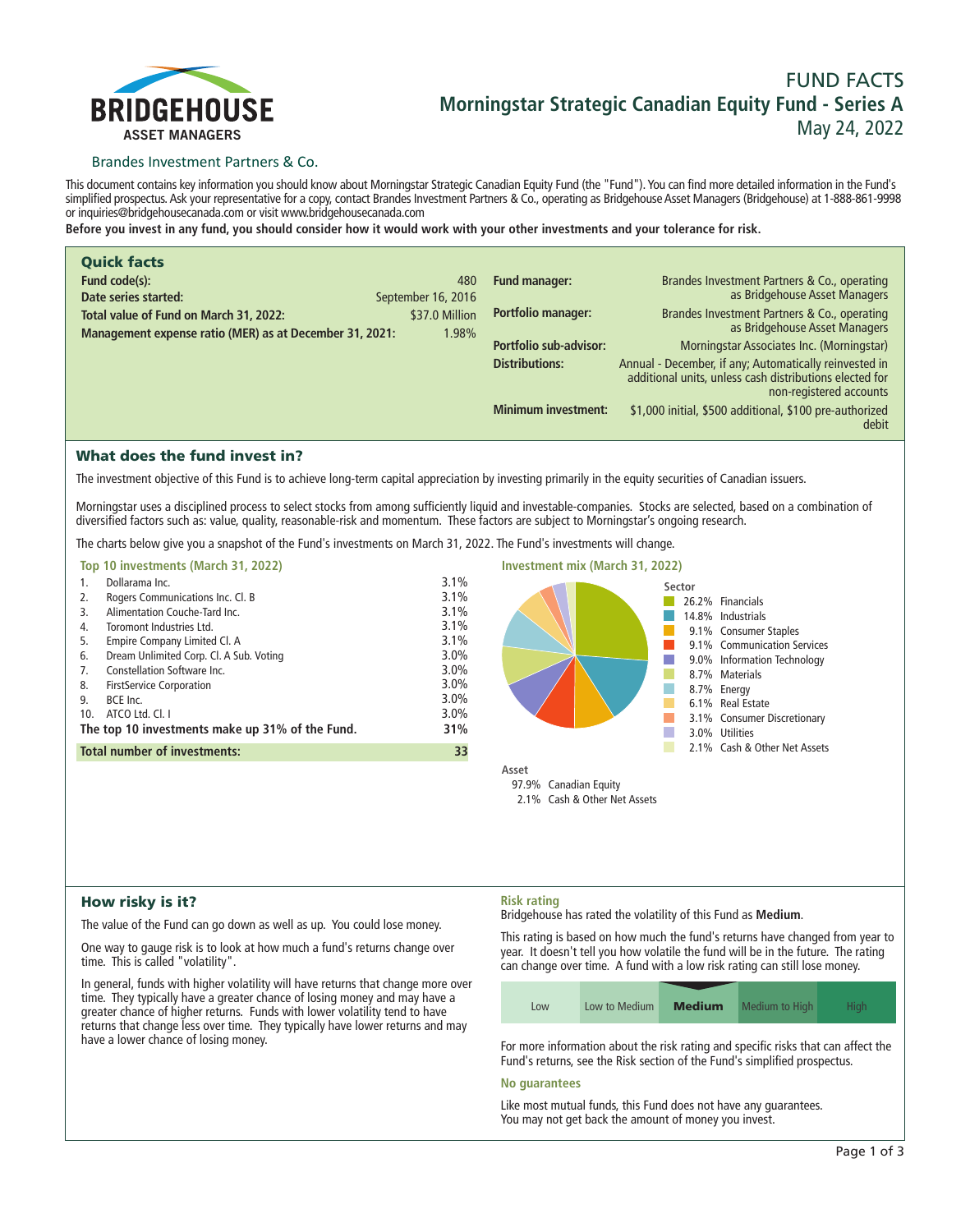

# How has the fund performed?

**This section tells you how Series A units of the Fund have performed over the past 5 years. Returns are after expenses have been deducted. These expenses reduce the Fund's returns.**

#### **Year-by-year returns**

**The bar chart shows the Fund's Series A units annual performance for each of the years shown. The Fund dropped in value once in 5 years. The range of returns and change from year to year can help you to assess how risky the Fund has been in the past. It does not tell you how the Fund will perform in the future.**



#### **Best and worst 3-month returns**

**This table shows the best and worst returns for Series A units of the Fund in a 3-month period over the past 5 years. The best and worst 3-month returns could be higher or lower in the future. Consider how much of a loss you could afford to take in a short period of time.**

|                    | <b>Return</b> | 3 months ending | If you invest \$1,000 at the beginning of the period |
|--------------------|---------------|-----------------|------------------------------------------------------|
| <b>Best return</b> | $13.1\%$      | June 30, 2020   | Your investment would rise to \$1,131                |
| Worst return       | $-17.7\%$     | March 31, 2020  | Your investment would drop to \$823                  |

#### **Average return**

**If you invested \$1,000 in the Series A units of this Fund on the day the Series was established it would be worth \$1,569 as of March 31, 2022. This represents an annual compound rate of return of +8.5%.**

| Who is this fund for?                                                                                                                                                                                                                                                                            | A word about tax                                                                                                                                                                                                                                                                                                                                                                                                                                                                       |
|--------------------------------------------------------------------------------------------------------------------------------------------------------------------------------------------------------------------------------------------------------------------------------------------------|----------------------------------------------------------------------------------------------------------------------------------------------------------------------------------------------------------------------------------------------------------------------------------------------------------------------------------------------------------------------------------------------------------------------------------------------------------------------------------------|
| • This Fund is suitable for investors who are long-term investors and who<br>wish to add the appreciation potential of Canadian companies to their<br>portfolio<br>This Fund is not suitable as a short term investment or for an investor<br>who cannot tolerate a medium degree of volatility. | In general, you'll have to pay income tax on any money you make on a fund.<br>How much you pay depends on the tax laws where you live and whether or not<br>you hold the Fund in a registered plan, such as a Registered Retirement<br>Savings Plan or a Tax-Free Savings Account.<br>Keep in mind that if you hold your fund in a non-registered account, any fund<br>distributions are included in your taxable income, whether you receive them in<br>cash or have them reinvested. |

# How much does it cost?

**The following tables show the fees and expenses you could pay to buy, own and sell Series A units of the Fund. The fees and expenses - including any commissions can vary among each series of a fund and among funds. Higher commissions can influence representatives to recommend one investment over another. Ask about other funds and investments that may be suitable for you at a lower cost.**

# **1. Sales charges**

**There is only one sales charge option when you buy this Series of units of this Fund.**

| Sales charge option    | What you pay                           |                                            | <b>How it works</b>                                                                                                                                                                               |
|------------------------|----------------------------------------|--------------------------------------------|---------------------------------------------------------------------------------------------------------------------------------------------------------------------------------------------------|
|                        | in per cent $(\% )$                    | in dollars (\$)                            |                                                                                                                                                                                                   |
| Front-end sales charge | 0% to 5% of the amount you<br>purchase | \$0 to \$50 for each<br>\$1,000 investment | The sales charge is decided by you and your representative<br>at the time of purchase. It is deducted from the amount you<br>invest and is paid to your representative's firm as a<br>commission. |